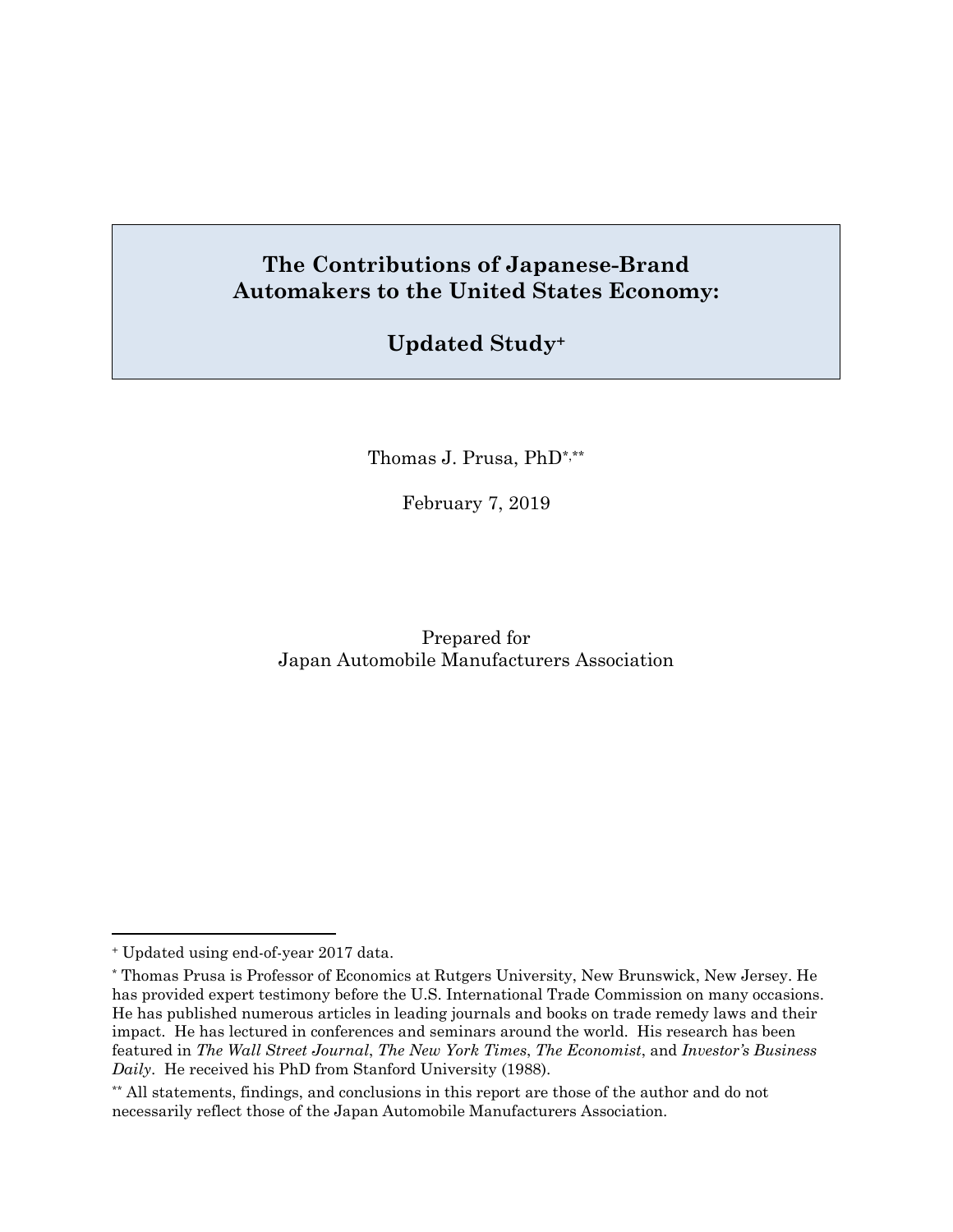#### **The Contribution of Japanese-Brand Automakers to the United States Economy: Updated Study+**

Thomas J. Prusa, PhD

#### **Executive Summary**

For the last 37 years, the Japanese-brand automotive industry has been a major contributor in shaping U.S. manufacturing and has generated and supported millions of U.S. jobs. As of late 2017, Japanese-brand automakers directly employed more than 92,000 workers while their dealer network employed more than 355,000 workers. The consistent *growth* of Japanese-brand automakers' U.S.-based employment is even more notable. In *every* year since our original 2011 study, direct and indirect employment supported by Japanese-brand automobile producers and dealers has grown. For instance, **since 2011 Japanese-brand automobile producers and dealers increased their direct employment by 27.6%** and 12.7%, respectively. The total number of jobs generated by Japanese-brand automobile companies and their dealership networks has grown by 18.8% since 2011. Today more than 1.52 million U.S. jobs are supported by the Japanese-brand automobile companies' U.S. production facilities, R&D/design centers, headquarters, sales/distribution and dealer networks – an increase of more than 240,000 jobs since our original study in 2011. The industry generates over \$109 billion in worker compensation, which in turn results in more than \$16 billion in personal income taxes to the federal government.

<sup>+</sup> Updated using end-of-year 2017 data.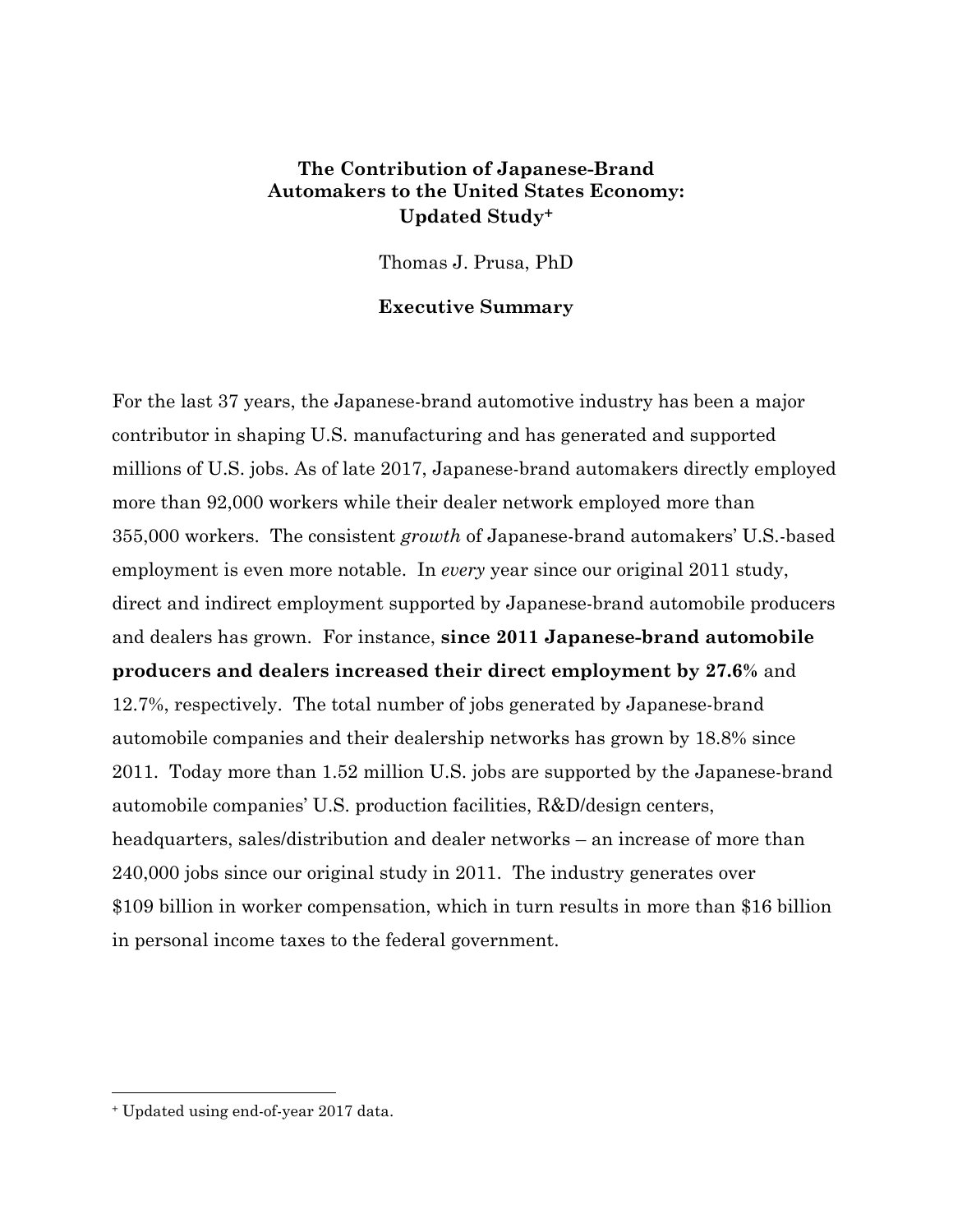The key findings of this report are as follows:

- **Automobile Production-Driven Employment** 
	- o Japanese-brand automobile companies directly employ over 92,000 U.S. manufacturing, R&D/design, and other (e.g. headquarters, sales, etc.) workers.
	- o Another 250,000 U.S. workers are employed in intermediate goods and parts industries ("automotive supplier network") that supply the Japanese-brand automakers' U.S. vehicle production and other facilities.
	- o An additional 439,000 U.S. jobs are supported by direct and intermediate employment (often referred to as "spin-off" employment).
	- o All told, **more than 781,000 U.S. jobs are generated by the Japanese-brand automobile companies' U.S. production facilities, R&D centers and headquarters**.
- **Dealer Network-Driven Employment** 
	- o Approximately 355,000 U.S. workers are directly employed in the Japanese-brand automobile companies' dealer network.
	- o Another 116,000 U.S. workers are employed in intermediate goods industries associated with the Japanese-brand automakers' dealer network.
	- o An additional 267,000 U.S. spin-off jobs are supported by direct and intermediate dealership employment.
	- o All told, **more than 738,000 U.S. jobs are generated by the Japanese-brand automobile companies' dealer network**.
- In total, the **Japanese-brand automobile companies' U.S. facilities and dealer networks contribute to more than 1.52 million private sector U.S. jobs**. The Japanese-brand automobile companies remain among the largest job creators in the United States.
- **Total annual compensation via the jobs created by Japanese-brand automobile companies in the United States exceeds \$109 billion**.
- Personal income taxes from these jobs are estimated to be nearly \$16 billion.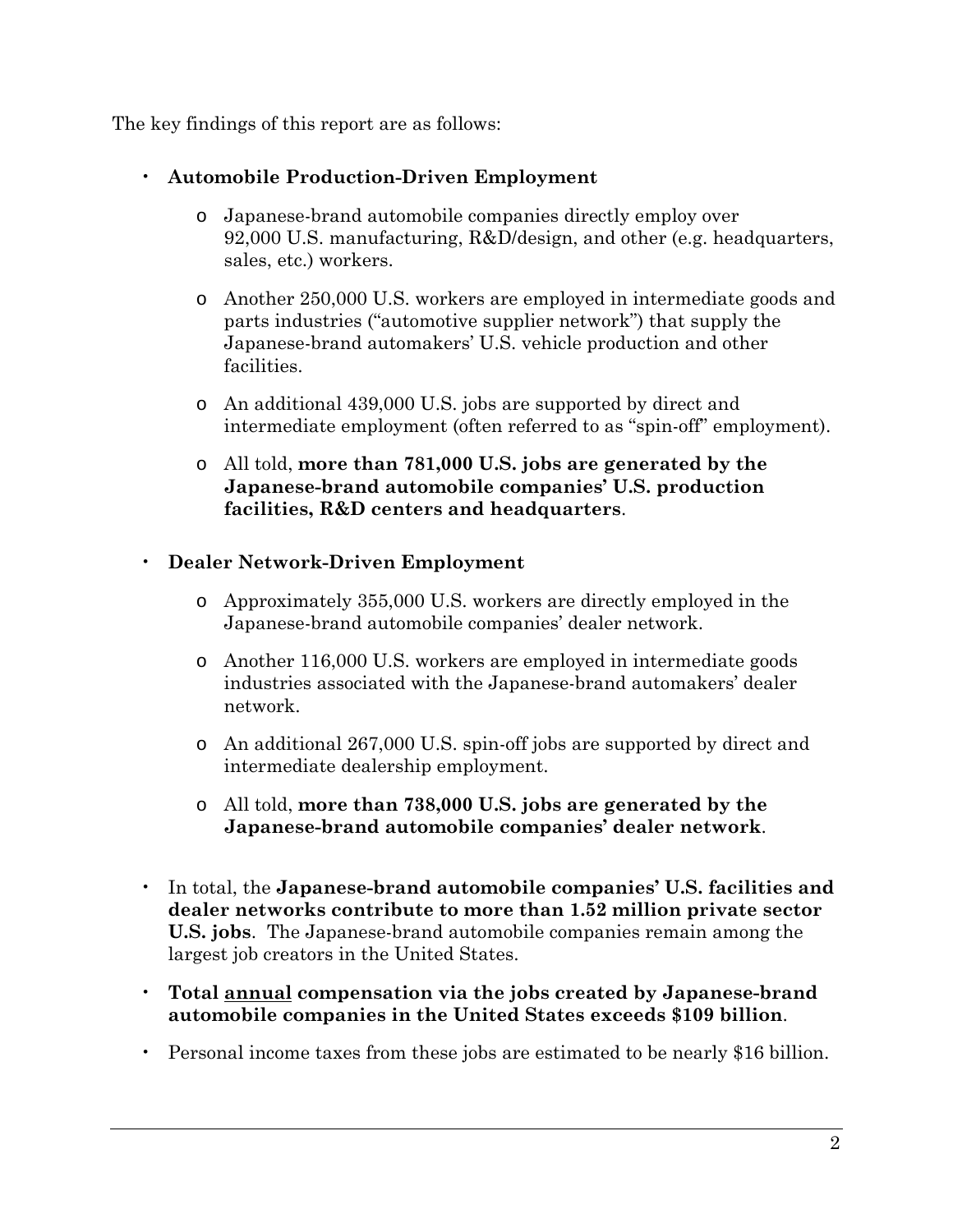#### **I. Introduction**

This study updates previous reports on the economic contribution of the Japanesebrand automotive industry to the U.S. economy. Earlier studies estimated the employment and economic impact for each year 2011 through 2015; this report revises those estimates using 2017 data.

The analysis shows the continued growth and significance of the Japanese-brand automotive industry in the United States. This report affirms the findings of the previous studies – namely, that the Japanese-brand automotive companies are an important source of U.S. jobs and job growth. In 2017 more than 1.52 million American jobs were rooted either directly or indirectly in the Japanese-brand automotive companies' U.S. operations. These jobs are estimated to have contributed more than \$109 billion in labor compensation in 2017.

#### **II. Value of the Japanese-Brand Automakers to the U.S. Economy**

The economic performance of the automotive industry, as well as manufacturing more broadly, is important for the continued development and growth of both the national economy and also regional economies. Manufacturing and automotive industry trends have long been important indicators of the state of the economy, with periods of growth in automotive manufacturing closely linked to periods of growth in the U.S. economy as a whole. Given the size of the Japanese-brand automobile producers, their performance and growth are important indicators for the overall U.S. economy.

Using modeling techniques described in prior work and discussed in the appendix, estimates are derived from the economic contributions associated with the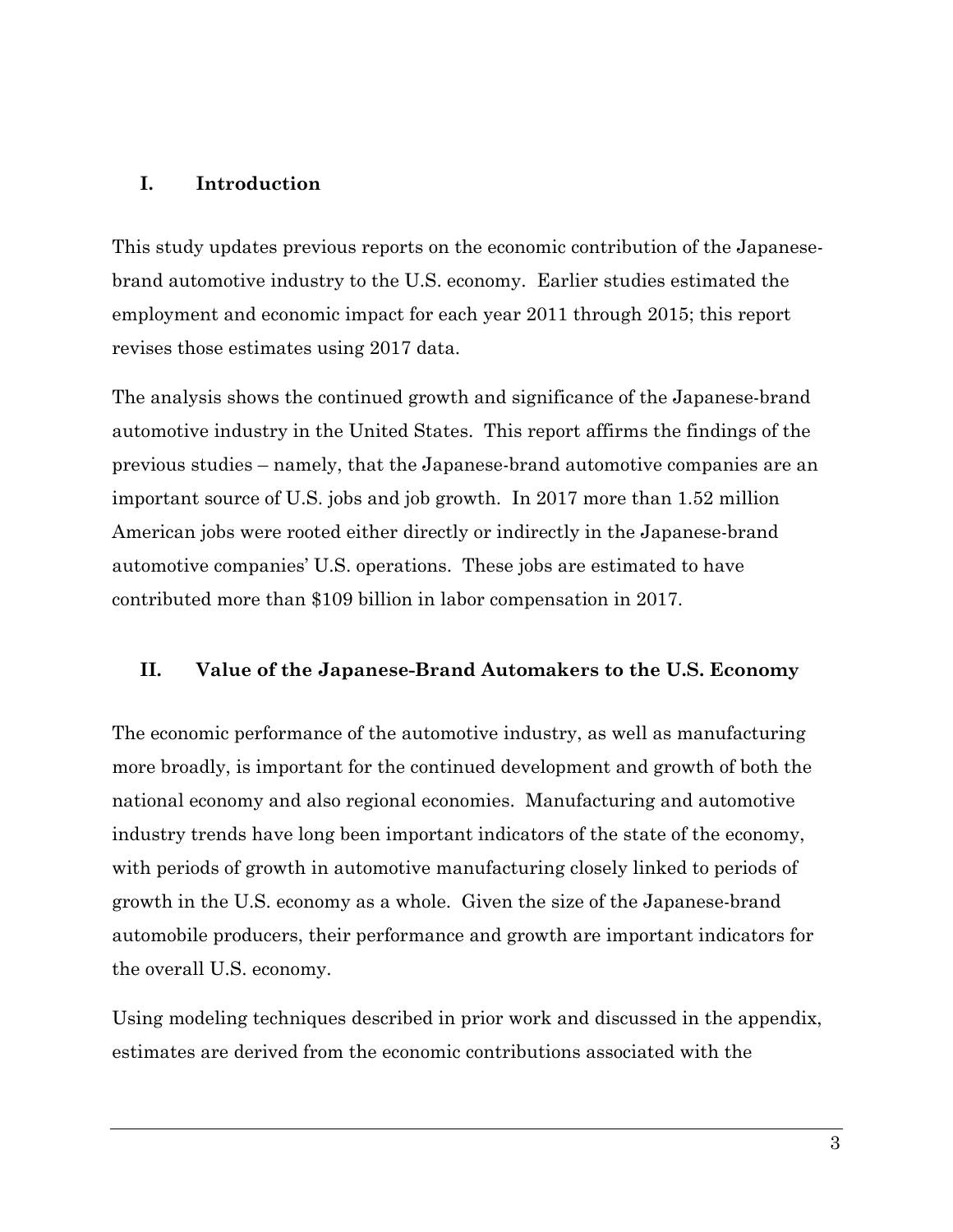Japanese-brand automakers in the United States.1 The estimates include both direct employment and payroll, intermediate jobs at parts suppliers and other upstream firms, and spin-off jobs and compensation that result from the industry's direct and intermediate activity. The results are presented in three parts: the contributions of Japanese-brand automotive manufacturing, those associated with Japanese-brand new vehicle retail activities, and a combination of the two to represent the total impact of the Japanese-brand automakers in the United States.

#### **A) Vehicle Manufacturer Activities**

Summary estimates of the employment and income contributions of Japanese-brand automotive manufacturing to the private sector of the U.S. economy for 2017 are shown in Table 1.2 Both blue-collar and white-collar workers employed by the manufacturing firms are included in direct employment. The direct employees of automakers include researchers, engineers, managers and administrative support, as well as workers on the assembly lines. According to data collected by the Japan Automobile Manufacturers Association, 92,710 workers were employed in Japanesebrand U.S. automotive manufacturing and related operations (Table 1).3,4

Beyond those direct employees working in assembly, stamping, welding, painting, engine, and parts plants, R&D centers and headquarters, there are many more workers in intermediate and spin-off jobs that are supported through automotive production activities. The intermediate employment category captures the jobs

1

<sup>1</sup> Thomas J. Prusa, "The Contribution of the Japanese-Brand Automotive Industry to the United States Economy," May 6, 2013; Kim Hill, Debra Maranger Menk, Joshua Cregger, and Michael Schultz, "Contribution of the Automotive Industry to the Economies of All Fifty States and the United States," Center for Automotive Research, January 2015.

<sup>2</sup> Employment represents the total number of private sector jobs, including the self-employed. Compensation in the private sector consists of wage and salary disbursements, fringe benefits, and net incomes of owners of unincorporated businesses.

<sup>3</sup> Automakers' contribution employment data to this study included Hino, Honda, Isuzu, Mazda, Mitsubishi, Nissan, Subaru, and Toyota.

<sup>4</sup> As of December 31, 2017.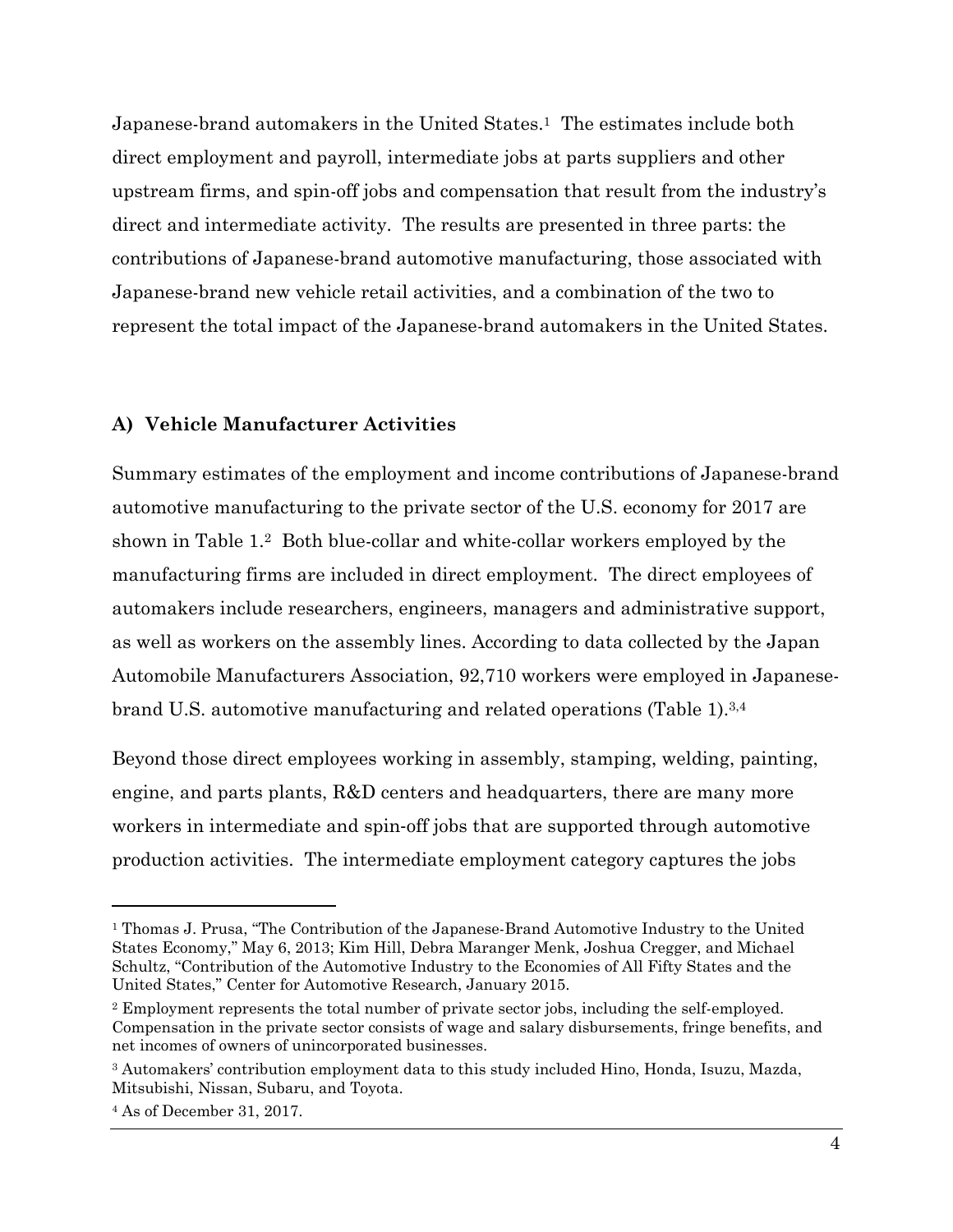necessary to satisfy demands for the materials and services needed to design, produce, distribute, and sell motor vehicles and is sometimes referred to as the "automotive supplier network." Intermediate employment (suppliers of goods and services) from these automotive manufacturing activities is estimated to be 250,000 jobs, primarily in the industries necessary to produce automobiles – parts manufacturing, primary metal manufacturing, fabricated metal products manufacturing, and plastics and rubber products manufacturing.5 The sum of direct and intermediate jobs equals 342,710 private sector jobs.

Table 1 also reports the total spin-off jobs effect, also known as the expenditureinduced effect (spending from the people who work in the direct and intermediate jobs). The estimate of the expenditure-induced effect is 439,000 jobs which, when added to the 342,710 direct plus intermediate jobs, equals 781,710 total jobs.

<sup>5</sup> Estimates of intermediate and spin-off employment are rounded to the nearest thousand; income and tax receipt numbers are also rounded. Sub-totals may not sum to total due to rounding.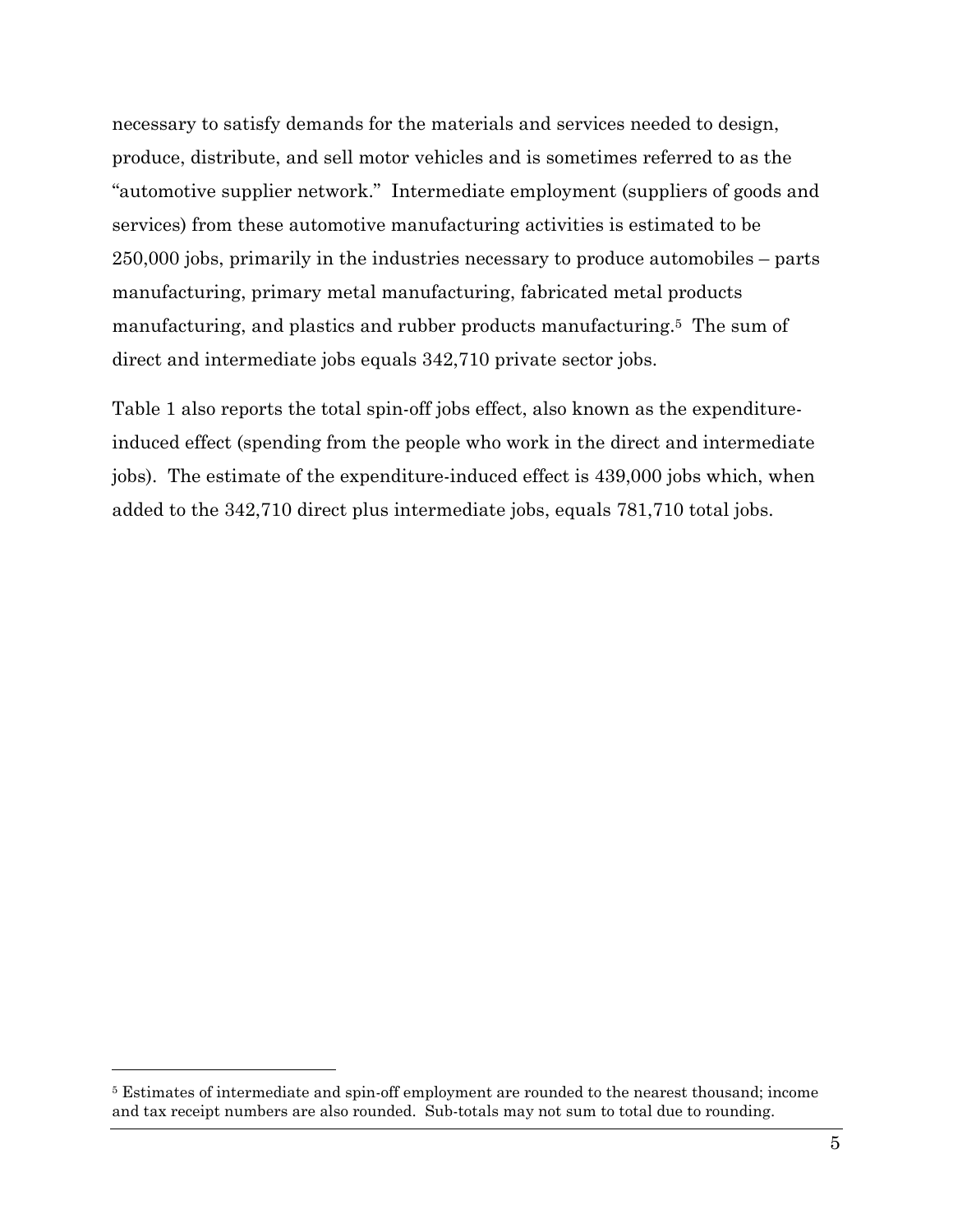|                                                                   |            |               | 2011-2017         |  |  |  |
|-------------------------------------------------------------------|------------|---------------|-------------------|--|--|--|
|                                                                   |            | <u>Change</u> | <u>Pct Change</u> |  |  |  |
| Employment                                                        |            |               |                   |  |  |  |
| Total (Direct + Intermediate)                                     | 342,710    | $+68,687$     | 25.1%             |  |  |  |
| Direct                                                            | 92,710     | $+20,037$     | 27.6%             |  |  |  |
| Intermediate                                                      | 250,000    | $+48,650$     | 24.2%             |  |  |  |
| Spin-off                                                          | 439,000    | $+87,684$     | 25.0%             |  |  |  |
| Grand Total<br>(Direct + Intermediate + Spin-off)                 | 781,710    | $+156,371$    | 25.0%             |  |  |  |
| Compensation (\$ billions nominal)                                |            |               |                   |  |  |  |
| Compensation                                                      | \$55.55    | $+\$14.55$    | 35.5%             |  |  |  |
| Less: transfer payments $\&$<br>social insurance<br>contributions | $(\$7.15)$ | $(\$2.19)$    | 43.7%             |  |  |  |
| Less: personal income taxes                                       | $(\$7.62)$ | $(\$1.80)$    | 31.1%             |  |  |  |
| Equals private disposable<br>personal income                      | \$40.77    | $+\$10.66$    | 35.4%             |  |  |  |

## **Table 1: Private Sector Contributions of Japanese-Brand Automobile Manufacturing in the United States, 2017**

Compensation in the private sector associated with the total jobs (direct plus intermediate plus spin-off) amounts to \$55.5 billion. This estimate of compensation is prior to deductions for personal income taxes and contributions to social insurance programs and does not subtract transfer payments. Transfer payments and social insurance contributions amount to \$7.15 billion and personal income tax revenues amount to \$7.62 billion. Disposable personal income, or personal income after taxes and subtraction of transfers and contributions, is estimated to be \$40.77 billion.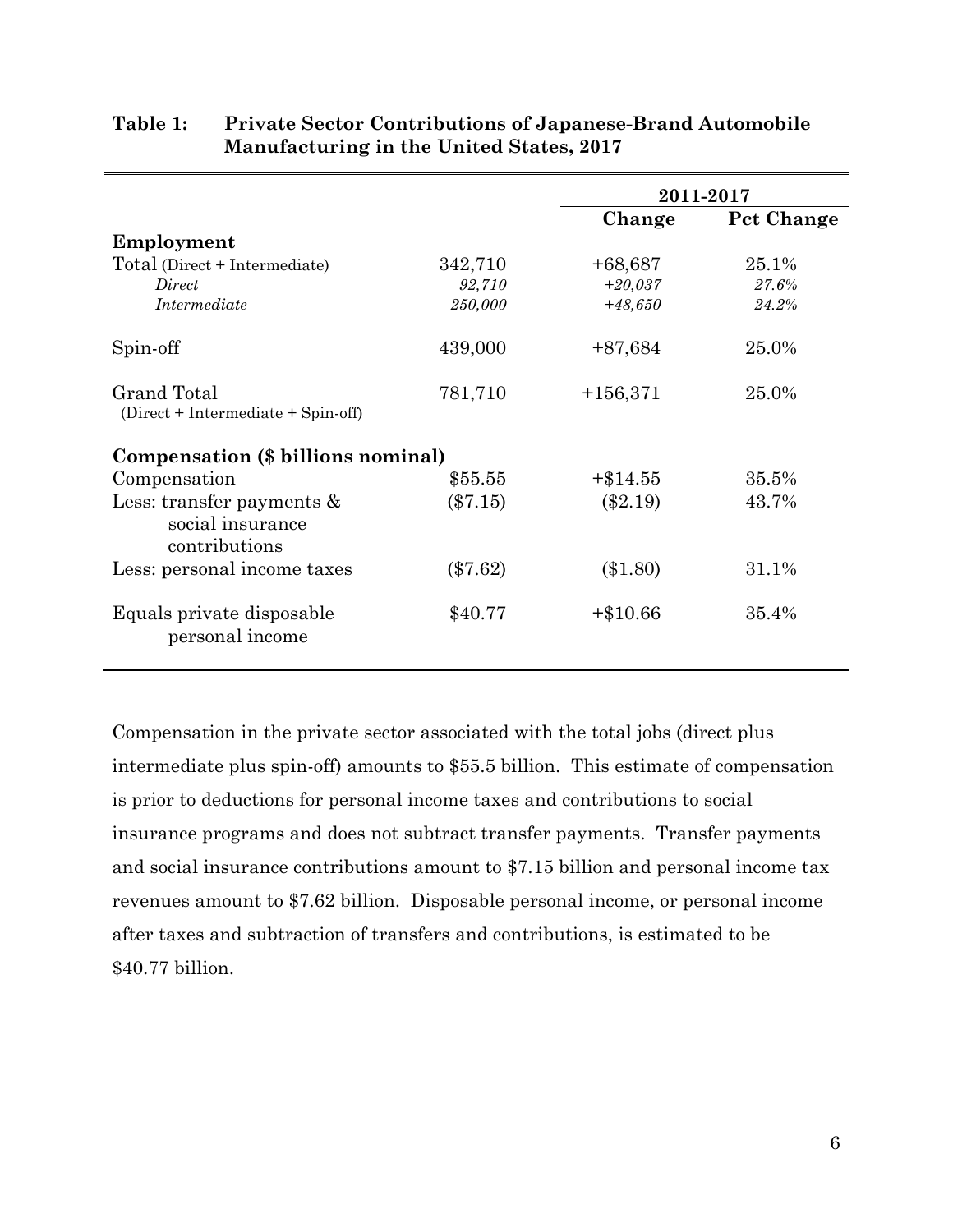## **B) Automobile Dealerships**

Table 2 reports the estimated employment contributions by Japanese-brand new vehicle dealer operations for 2017. Employment estimates are broken out by direct employment (people employed directly by dealerships); intermediate employment (people employed by those who provide goods and services, excepting inventory, to dealerships); and spin-off employment (expenditure-induced employment resulting from spending by direct and intermediate employees).

Japanese-brand automotive dealerships directly employed (for new vehicle sales) 355,720 workers. As can be seen in Table 2 there are 116,000 intermediate jobs that support direct employment in the industry (suppliers of goods and services, not including motor vehicle inventory). Thus, the total employment (direct and intermediate) generated by Japanese-brand automotive dealerships is 471,720 workers.

The spin-off employment associated with spending by the people who work in the direct and intermediate jobs adds another 267,000 jobs, bringing the total jobs associated with Japanese-brand new motor vehicle retail operations in the United States (direct plus intermediate plus spin-off) to more than 738,000 jobs.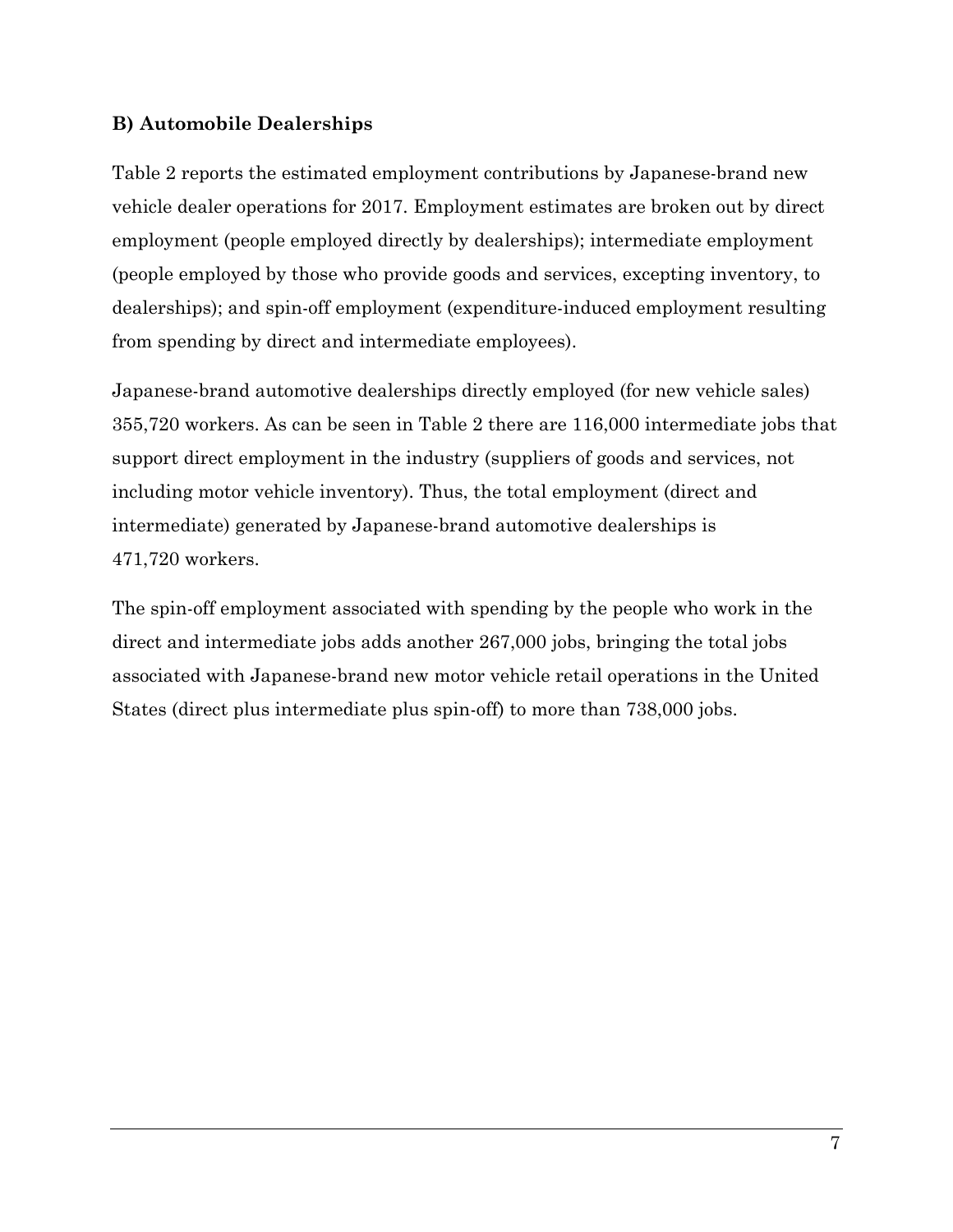|                                                                   |            | 2011-2017     |            |  |  |  |
|-------------------------------------------------------------------|------------|---------------|------------|--|--|--|
|                                                                   |            | <u>Change</u> | Pct Change |  |  |  |
| Employment                                                        |            |               |            |  |  |  |
| Total (Direct + Intermediate)                                     | 471,720    | $+53,638$     | 12.8%      |  |  |  |
| Direct                                                            | 355,720    | $+40,137$     | 12.7%      |  |  |  |
| Intermediate                                                      | 116,000    | $+13,501$     | 13.2%      |  |  |  |
| Spin-off                                                          | 267,000    | $+30,469$     | 12.9%      |  |  |  |
| Grand Total<br>$(Direct + Intermediate + Spin-off)$               | 738,720    | $+84,108$     | 12.8%      |  |  |  |
| Compensation (\$ billions nominal)                                |            |               |            |  |  |  |
| Compensation                                                      | \$53.71    | $+\$14.90$    | 38.4%      |  |  |  |
| Less: transfer payments $\&$<br>social insurance<br>contributions | $(\$7.36)$ | $(\$3.24)$    | 77.9%      |  |  |  |
| Less: personal income taxes                                       | $(\$8.98)$ | $(\$3.24)$    | 56.4%      |  |  |  |
| Equals private disposable<br>personal income                      | \$37.36    | $+$ \$8.52    | 29.5%      |  |  |  |

## **Table 2: Private Sector Contributions of Japanese-Brand New Vehicle Dealers (Retail) in the United States, 2017**

*\* numbers may not add due to rounding* 

The bottom panel of Table 2 reports the estimates for compensation in the private sector associated with total jobs (direct plus intermediate plus spin-off), which amounts to nearly \$54 billion. The estimate of compensation is prior to deductions for personal income taxes and contributions to social insurance programs, and does not include transfer payments. As shown, a reduction in transfer payments and social insurance contributions of \$7.36 billion is associated with new Japanesebrand vehicle dealer activity, and personal income tax revenues are increased by \$8.98 billion. The implication for disposable personal income, or personal income after taxes and subtraction of transfers and contributions, is an increase of \$37.36 billion in the domestic economy.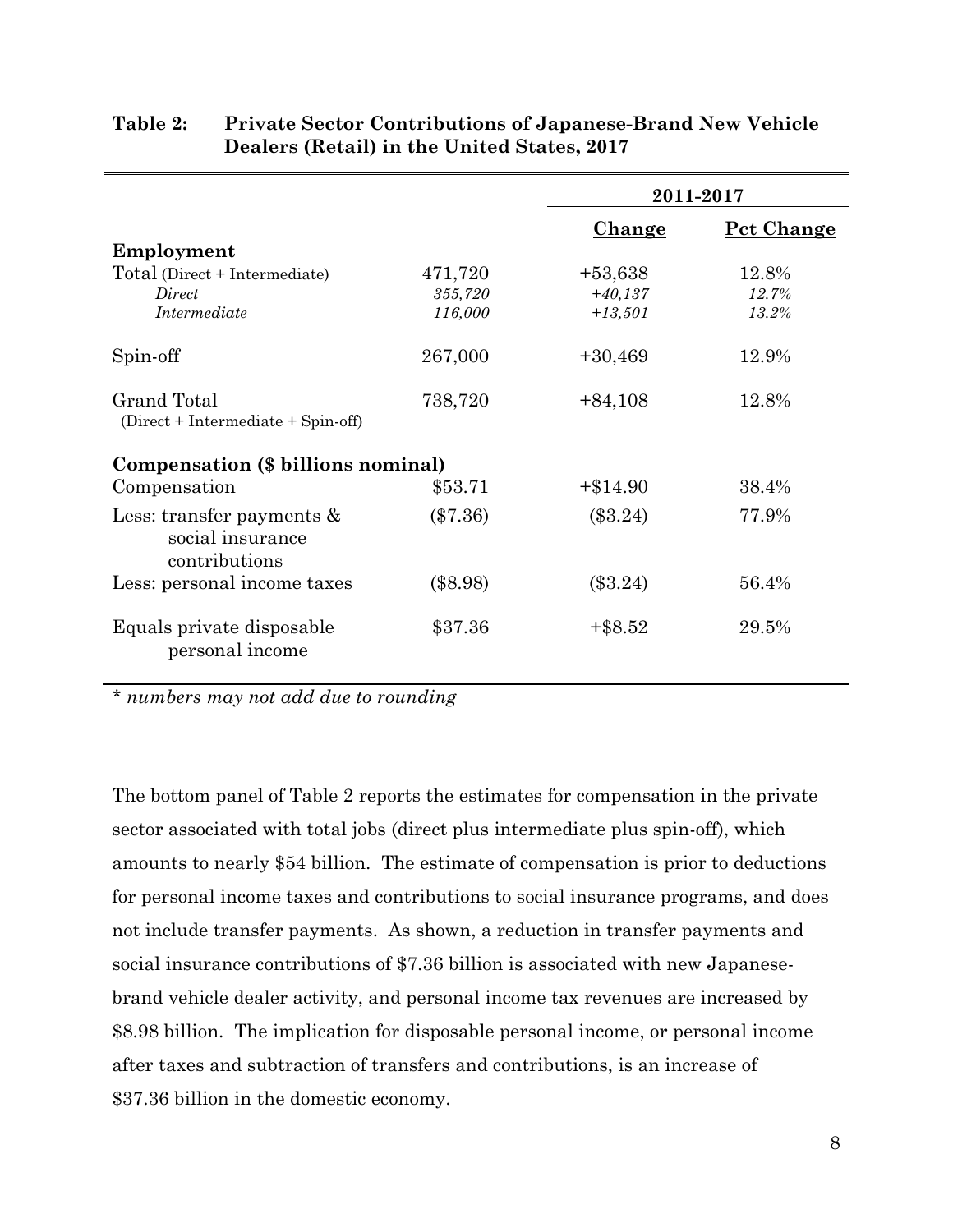#### **C) Total Contribution**

Combining the estimates for Japanese-brand automotive production with the estimates for Japanese-brand vehicle dealer operations yields the "bottom line" for the Japanese-brand automakers as a whole. These results for the total U.S. private sector contributions from Japanese-brand automaker activities are shown in Table 3.

The Japanese-brand automobile manufacturers and their dealer networks directly employ more than 448,000 employees –over 92,000 in the production and distribution of their U.S.-built automobiles and over 355,000 in their new dealer vehicle networks. In turn, these 448,000 direct jobs support another 366,000 intermediate jobs (such as auto parts, raw and fabricated steel, etc.). All told, over 814,000 direct and intermediate jobs are rooted in the Japanese-brand automobile companies' U.S. production and sales.

Table 3 also reports the total spin-off jobs effect, which includes the expenditureinduced effect (spending from the people who work in the direct and intermediate jobs). The estimate of the expenditure-induced effect is 706,000 jobs. By combining this figure with the direct plus intermediate jobs, this study estimates the Japanese-brand automobile companies have a total employment effect of 1,520,430 jobs.

Compensation in the private sector associated with total jobs (direct plus intermediate plus spin-off) amounts to more than \$109 billion. As mentioned earlier, the estimate of compensation is prior to deductions for personal income taxes and contributions to social insurance programs, and does not include transfer payments. As shown in the bottom panel of Table 3, a reduction in transfer payments of more than \$14 billion is associated with automotive manufacturing activity, and personal income tax revenues are increased by more than \$16 billion. On net, disposable personal income, or personal income after taxes and including transfers, is increased by more than \$78 billion in the domestic economy.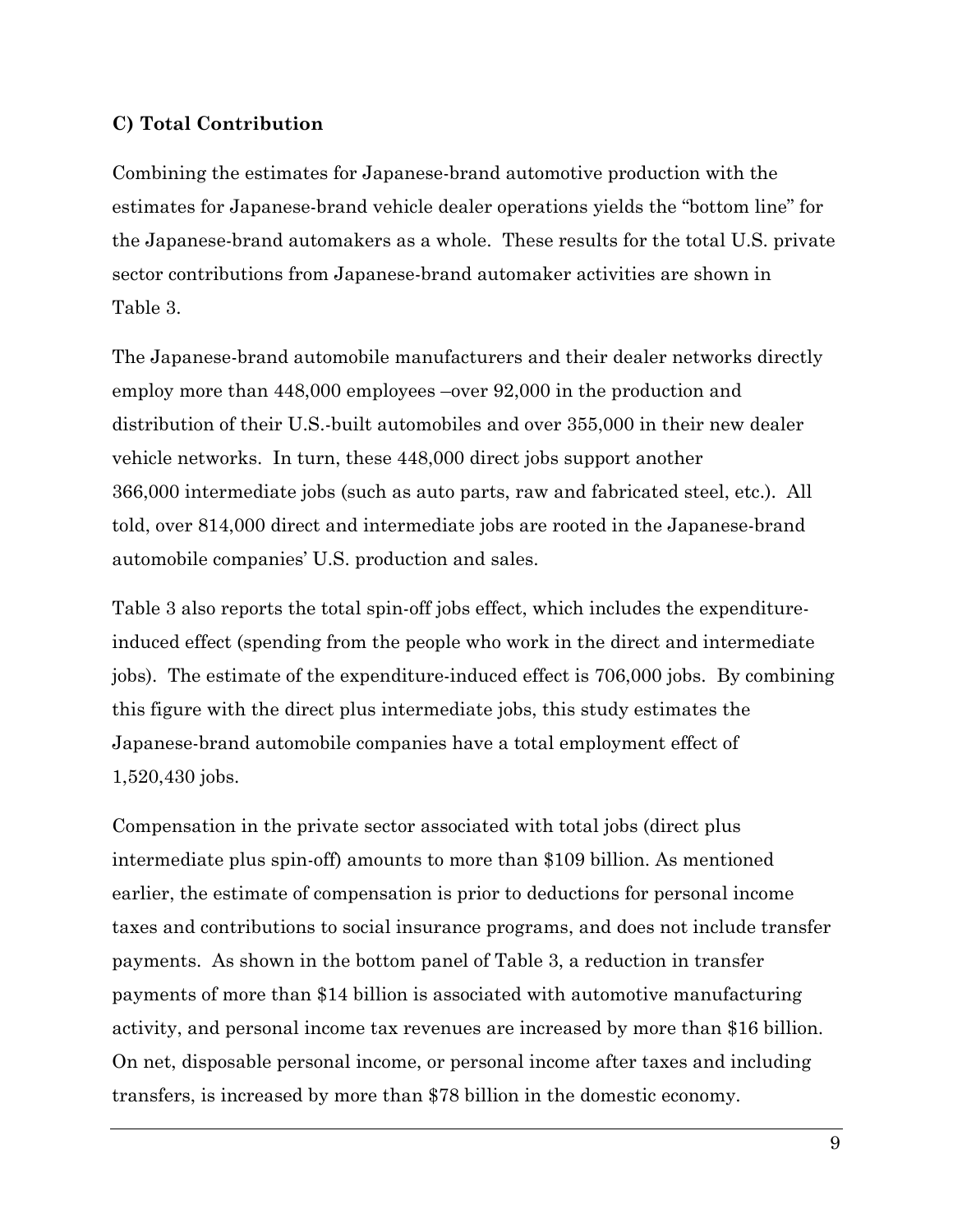|                                                             | Production | <b>New</b><br>Vehicle<br><b>Dealers</b> | Total       |
|-------------------------------------------------------------|------------|-----------------------------------------|-------------|
| Employment                                                  |            |                                         |             |
| Total (Direct + Intermediate)                               | 342,710    | 471,720                                 | 814,430     |
| Direct                                                      | 92,710     | 355,720                                 | 448,430     |
| Intermediate                                                | 250,000    | 116,000                                 | 366,000     |
| Spin-off                                                    | 439,000    | 267,000                                 | 706,000     |
| Grand Total<br>(Direct + Intermediate + Spin-off)           | 781,710    | 738,720                                 | 1,520,430   |
| Compensation (\$ billions nominal)                          |            |                                         |             |
| Compensation                                                | \$55.55    | \$53.71                                 | \$109.25    |
| Less: transfer payments & social<br>insurance contributions | $(\$7.15)$ | $(\$7.36)$                              | $(\$14.52)$ |
| Less: personal income taxes                                 | $(\$7.62)$ | $(\$8.98)$                              | $(\$16.60)$ |
| Equals private disposable<br>personal income                | \$40.77    | \$37.36                                 | \$78.14     |

## **Table 3: Private Sector Contributions of Japanese-Brand Automobile Activity, 2017**

*\* numbers may not add due to rounding* 

## **III. Concluding Comments**

This study highlights the continued economic importance of the Japanese-brand automakers' U.S.-based production. Consistent with the findings of our previous studies, we again find that Japanese-brand automakers' economic contributions grew in 2017: today more than 1.52 million U.S. jobs are tied to Japanese-brand automakers.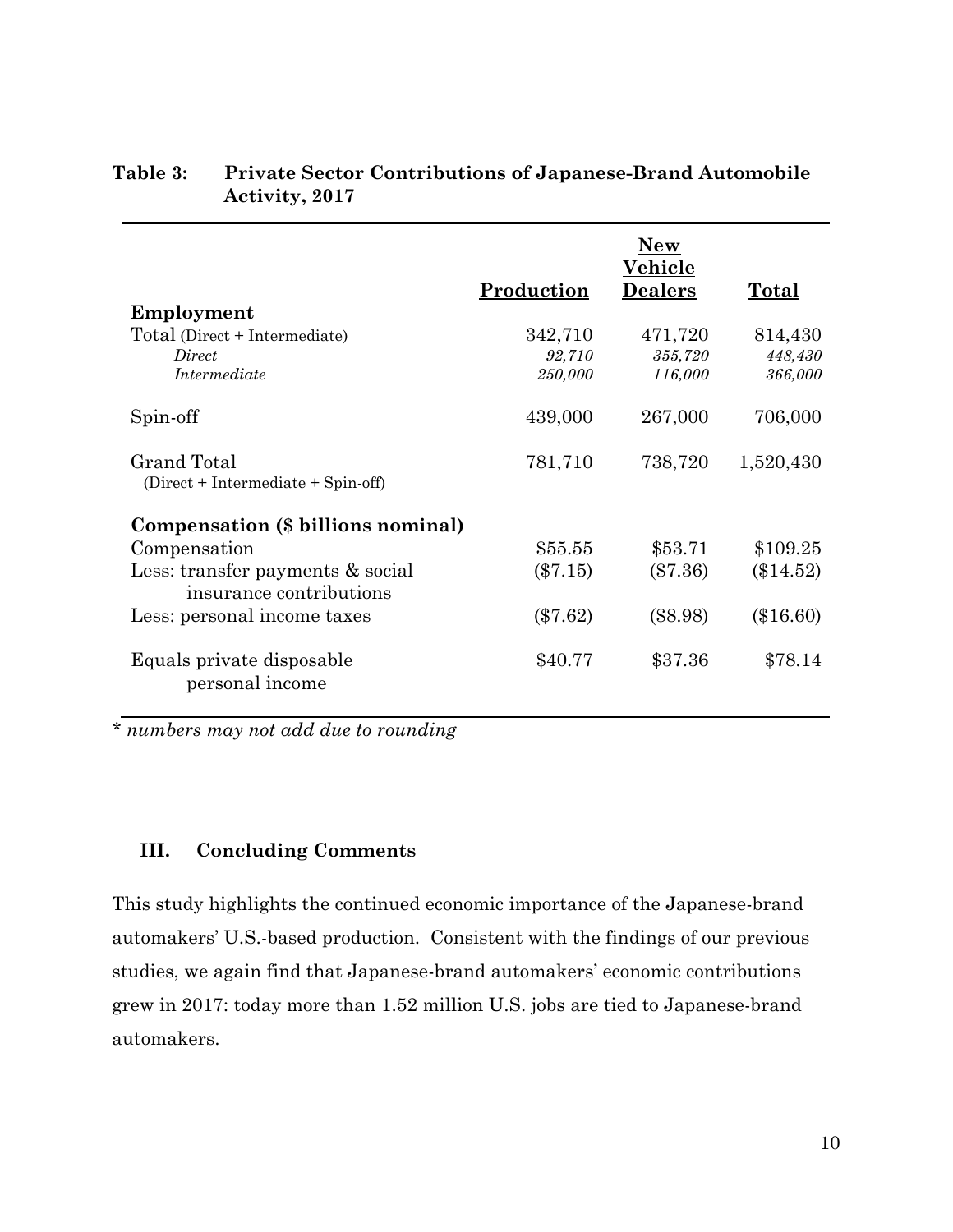The steady and robust job growth by the Japan Automobile Manufacturers Association (JAMA) member companies – both direct employment and also the overall employment tied to JAMA members' activity – is quite remarkable, especially when compared with broad job trends in the overall economy. In Figure 1 we plot the production workers directly employed by Japanese-brand automobile companies in the U.S. (e.g., manufacturing, R&D/design, headquarters, sales, etc.). For comparison, we also plot total manufacturing employment (as reported by the U.S. Government).6 We normalize both data series so the value for 2011 is 100. As seen, direct employment by Japanese-brand automobile companies has grown by more than 27.6% since 2011. By contrast, overall U.S. manufacturing employment has increased 6% over the same period. The old saying "a picture is worth 1,000 words" has never been more true – in this case, Japanese-brand automakers are leading U.S. manufacturing employment growth and strengthening the country's automotive production base.

<sup>&</sup>lt;sup>6</sup> All Manufacturing employees, Bureau of Labor Statistics, http://data.bls.gov/.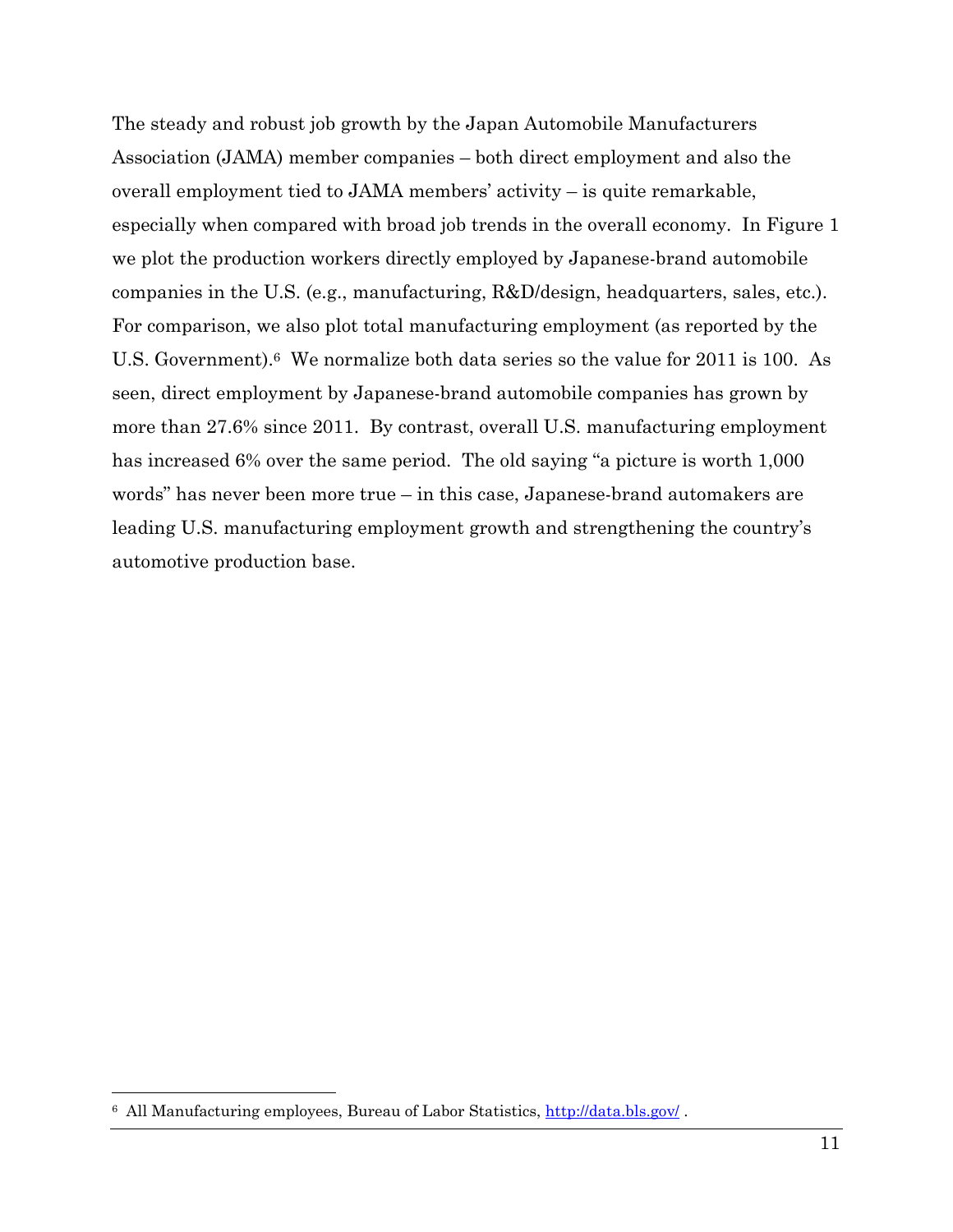

**Figure 1: Growth in Direct Production Employment** 

An important lesson from this series of "contributions" studies is that Japanesebrand automobile companies' activity in the U.S. goes far beyond the factory floor. Most obviously, there is the direct employment in automobile dealerships. As described above, there are also thousands of intermediate and spin-off jobs generated by Japanese-brand automobile companies' activities in the U.S. In Figure 2 we plot total employment and compare it with the trend in overall U.S. employment.7 We again normalize both data series so the value for 2011 is 100. As seen, we see that the growth in overall jobs related to JAMA member company activity exceeds the growth in overall U.S. employment. Since 2011 total employment generated by Japanese-brand automobile companies' activities has grown by nearly 19% whereas overall U.S. employment has grown by about 11%.

1

<sup>7</sup> Total nonfarm employees, Bureau of Labor Statistics, http://data.bls.gov/ .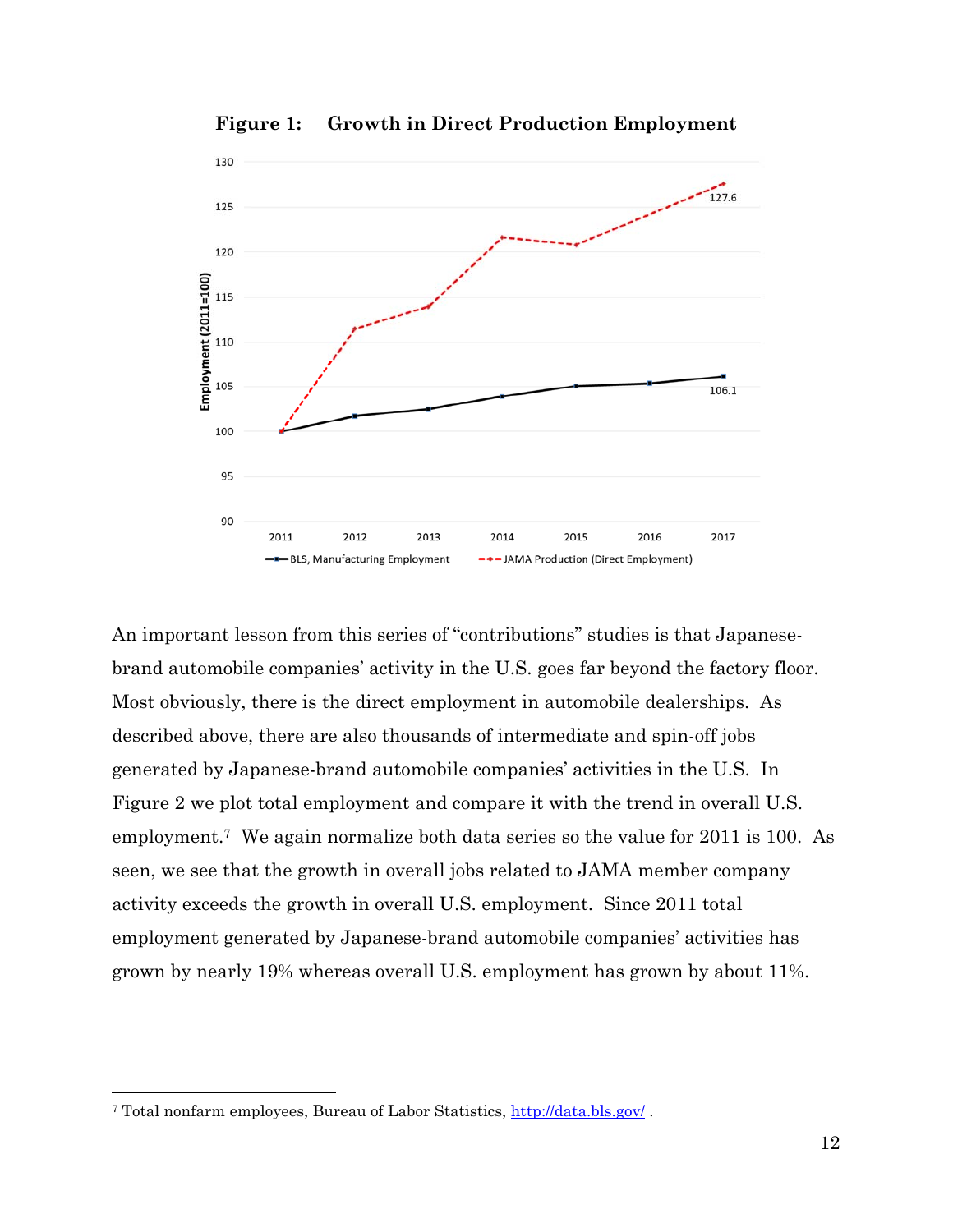

**Figure 2: Growth in Total Employment** 

Employment is not the only reflection of the growing impact of Japanese-brand automobile companies' activity in the U.S. For instance, I estimate total compensation in 2017 was over \$109 billion. This represents a 36.9% increase in compensation since 2011. This is more than twice the growth in compensation for all U.S. workers.8

In every respect the last seven years have been a very strong period for both the Japanese-brand automobile companies and also the overall U.S. economy. As the comparison with the BLS official employment statistics has shown, Japanese-brand automobile companies are playing a leading role in the growth of the U.S. economy.

1

<sup>8</sup> Bureau of Economic Analysis, Compensation of Employees by Industry, http://www.bea.gov .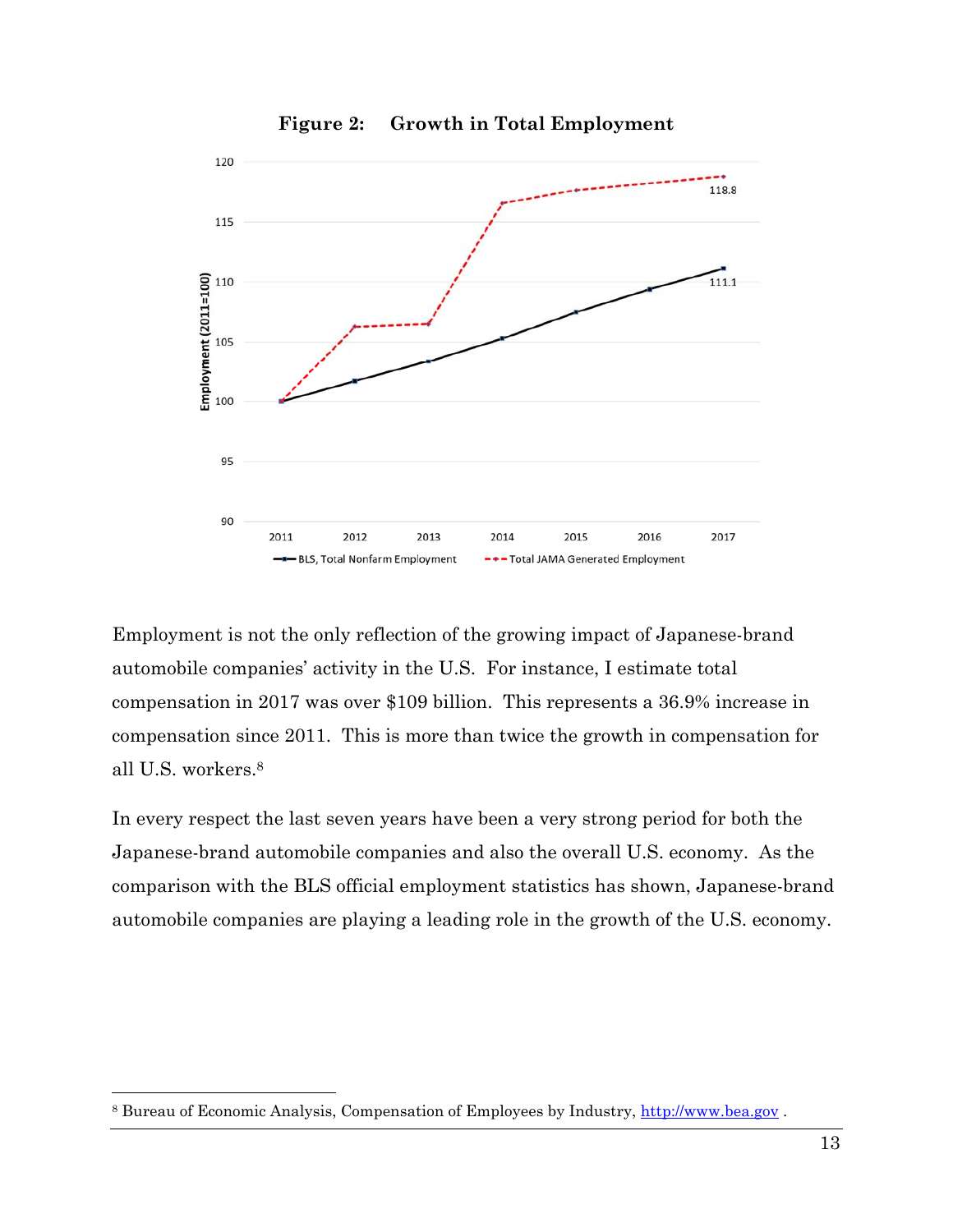# **Exhibit – Contributions of Japanese-Brand Automakers to the United States Economy**

This study provides estimates of the economic contribution associated with the Japanese-branded automakers in the United States. The estimates include both direct employment, intermediate jobs at parts suppliers and other upstream firms, and spin-off jobs and compensation that result from the industry's direct and intermediate activity.

The study is based on economic modeling techniques developed by CAR in conjunction with data from CAR, *Ward's Automotive*, the National Automobile Dealers Association, the Japan Automobile Manufacturers Association and other public sources. Data for new vehicle dealerships is sourced from the National Automobile Dealers Association and the Japan Automobile Manufacturers Association; the dealership employment data is used to estimate the impact of the Japanese-branded automakers' U.S. new dealer networks.

One challenge of this study is the automobile industry has deep upstream and downstream connections. The economic implications of the automotive industry's activities extend beyond people directly employed in the industry, due to the complex manufacturing supply network with many tiers of suppliers across a wide array of industries. A few of the more obvious industries supported by automotive manufacturing include motor vehicle parts, primary and fabricated metal, plastics, and rubber products. Outside of manufacturing, the automotive industry supports jobs in professional and technical services, administration and services, wholesale and retail trade, transportation and warehousing, finance and insurance, and management of companies.

The Center for Automobile Research (CAR) was the primary force behind the economic modeling approach used in this paper. CAR has spent more than two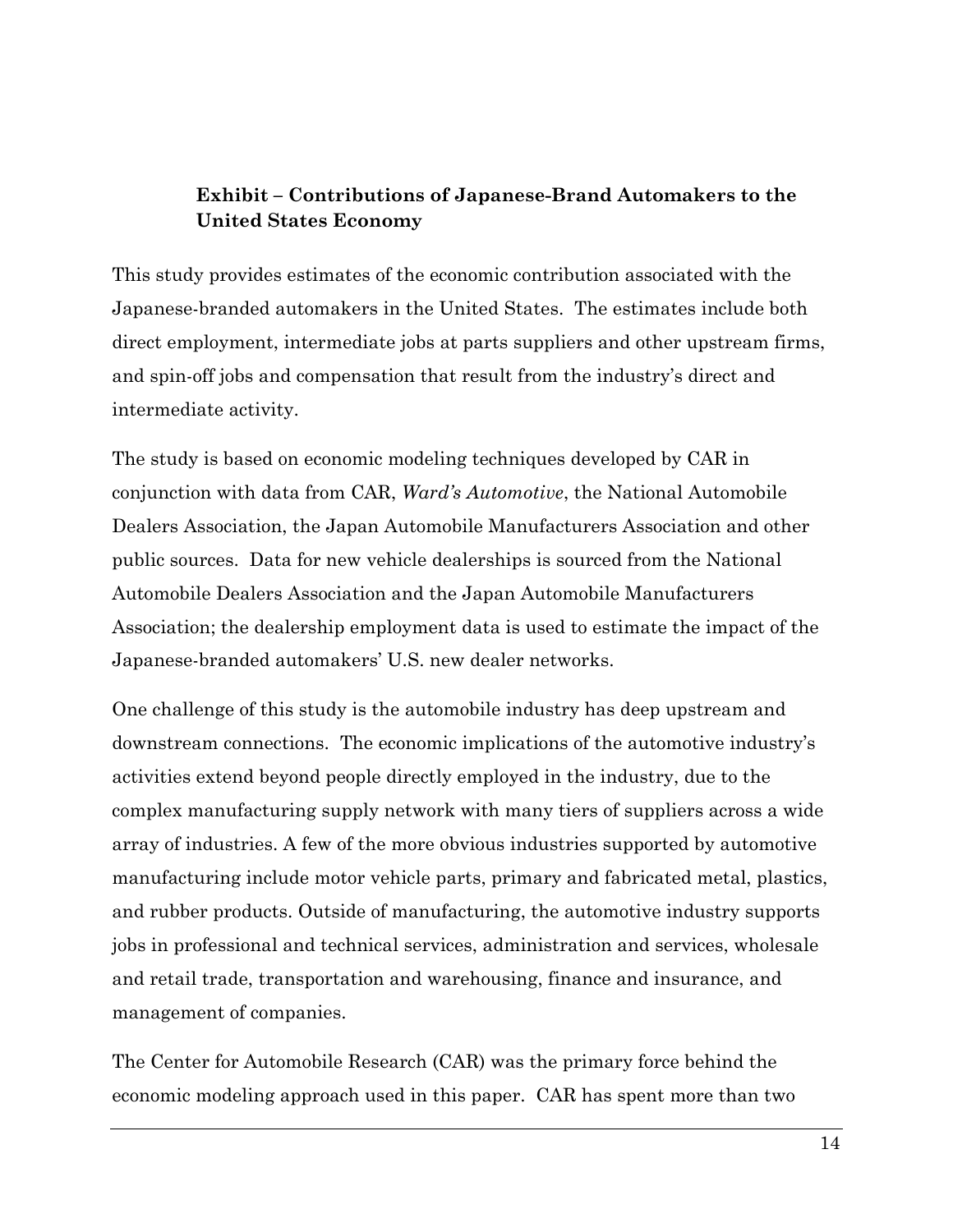decades developing and refining models to measure the economic impact of automobile production and automobile sales. To estimate the total employment and compensation provided by parts suppliers, motor vehicle assemblers and new vehicle dealership operations, CAR developed a state-level model with over 150 related industrial sectors. The state-level impacts are aggregated to produce an estimate for the national economy.

As is standard in these type of input-output macro models, trade and production flows across industries are calibrated to allow one to calculate direct and indirect employment effects. For example, the model's inputs include measures of how much plastic, rubber, steel, aluminum, electronic components, etc. are used per vehicle. In addition, the model is calibrated to include measures of employment in each of the related industries. Changes in automobile production will trigger changes in demand for the various inputs and workers.

Employment estimates are broken out by direct employment (people employed directly by automotive companies), intermediate employment (people employed by suppliers to the motor vehicle industry), and spin-off employment (expenditureinduced employment resulting from spending by direct and intermediate employees).

Employment was classified into detailed job categories for the model — motor vehicle and motor vehicle parts manufacturing; management of companies; professional, scientific and technical services; securities, commodity contracts and investments; warehousing and storage; administrative services, facilities and support services and wholesale trade.

The direct employees of automakers include researchers, engineers, managers and administrative support, as well as workers on the assembly lines. Because the actual manufacturing of parts and assembly of vehicles draws on a deep supply chain for components and materials, manufacturing jobs have a large upstream and downstream employment effects.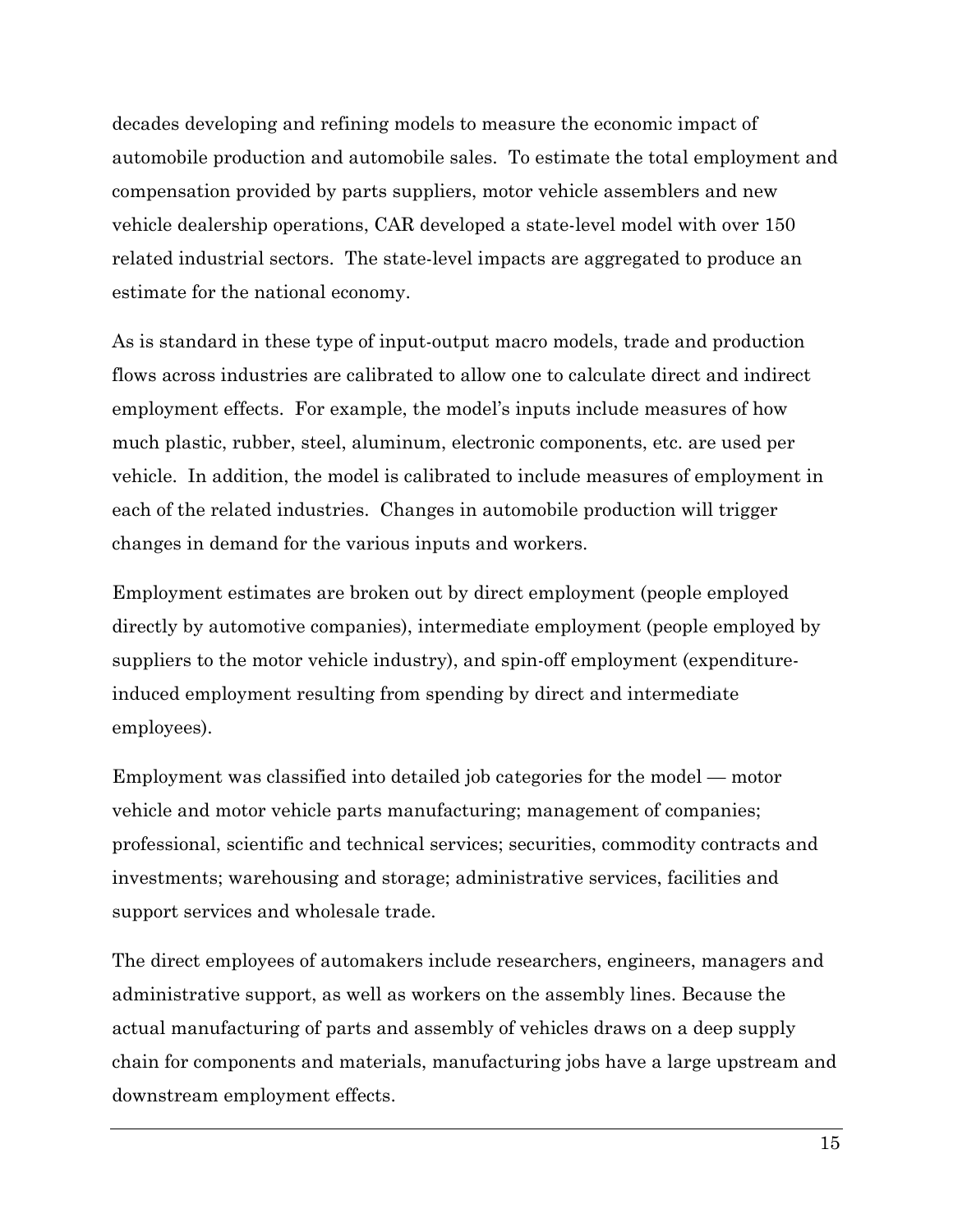Our intermediate employment measure includes jobs in numerous manufacturing and non-manufacturing industries. Manufacturing is divided into durable goods and non-durable goods and includes items such as parts manufacturing, primary metal manufacturing, fabricated metal products manufacturing, and plastics & rubber products manufacturing. Non-manufacturing industries include administration and services, finance and insurance, management, professional and technical services, retail and wholesale trade, and transportation and warehousing.

The intermediate category captures the employment necessary to satisfy manufacturers' demands for the materials and services needed to design, produce and sell motor vehicles. This is often referred to as the automotive supplier network. This supply network consists of Tier 1 suppliers who supply parts and services directly to vehicle assemblers along with the lower-tier suppliers who supply the basic materials and services to the Tier 1 group. Some of these companies supply basic commodities and can be several steps removed from the vehicle design and manufacturing process and serve multiple industries.

Spin-off jobs associated with motor vehicle and parts manufacturing operations. These are expenditure-induced jobs, created as a result of spending by the people employed in the direct and intermediate categories. Said differently, when employees use their paychecks to purchase goods (for example: electronics equipment, clothing, food, and even new automobiles), employment is created to supply their demands.

New auto dealerships also have large economic effects. Similar in spirit to the input-output model derived for automobile production, the economic model captures the interconnections from new auto sales throughout the economy. As with auto production, the job impact includes direct, intermediate, and spin-off jobs. Categories related to intermediate and spin-off jobs include office administrative & business support services; facilities support services; accounting, tax preparation, bookkeeping, and payroll services; advertising and related services; architectural,